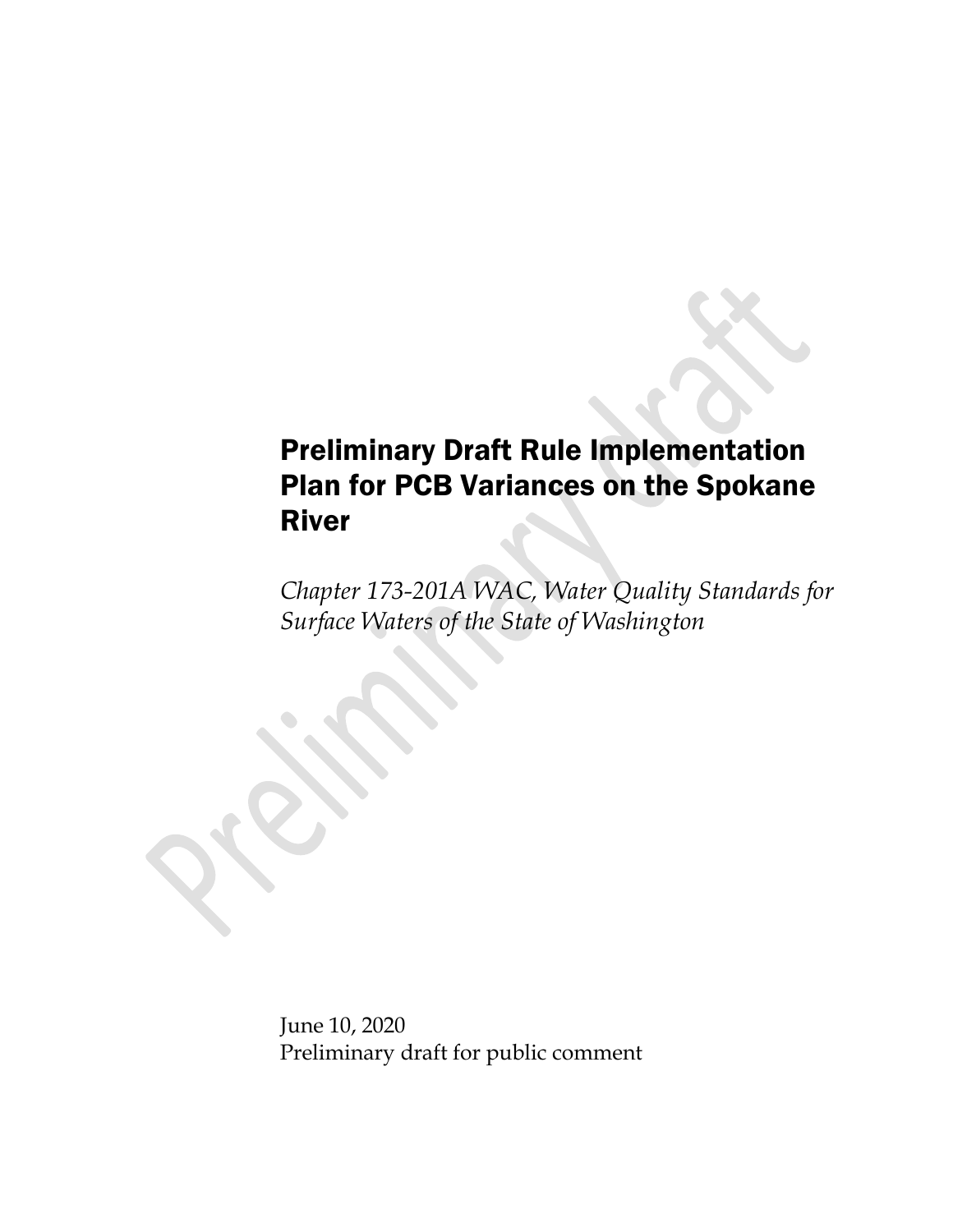# **ADA Accessibility**

The Department of Ecology is committed to providing people with disabilities access to information and services by meeting or exceeding the requirements of the Americans with Disabilities Act (ADA), Section 504 and 508 of the Rehabilitation Act, and Washington State Policy #188.

To request an ADA accommodation, contact Ecology by phone at 360-407-6600 or email at [swqs@ecy.wa.gov.](mailto:swqs@ecy.wa.gov) For Washington Relay Service or TTY call 711 or 877-833-6341. Visit [Ecology's website](https://ecology.wa.gov/) for more information.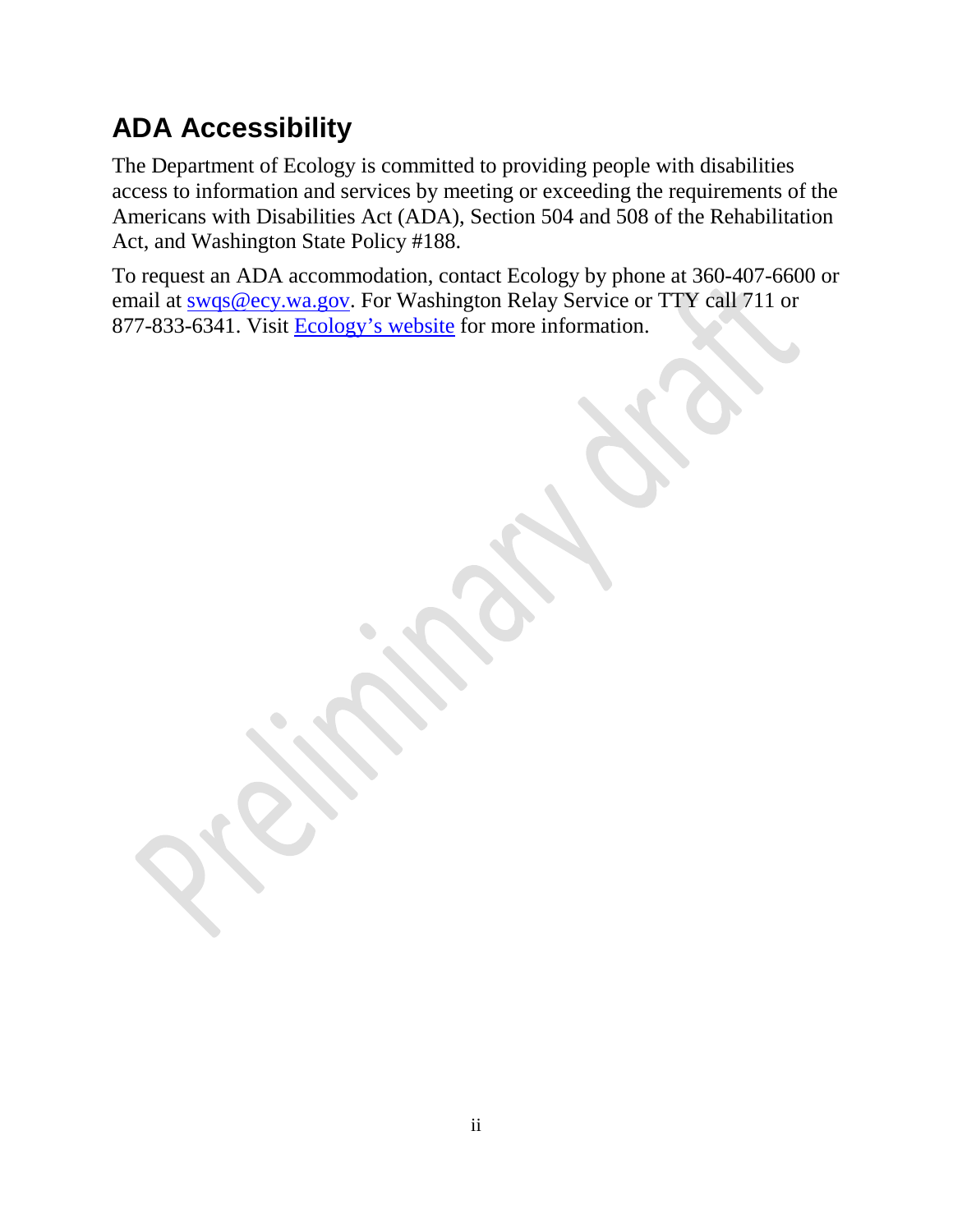# **Table of Contents**

| Reissuing NPDES Permits with Individual Discharger Variance requirements  5 |
|-----------------------------------------------------------------------------|
| Variance Mandatory Interim Review and Coordination with NPDES Permits 8     |
|                                                                             |
|                                                                             |
|                                                                             |
|                                                                             |
|                                                                             |
|                                                                             |
|                                                                             |
| List of Supporting Documents that May Need to be Written or Revised 13      |
|                                                                             |
|                                                                             |

JEY.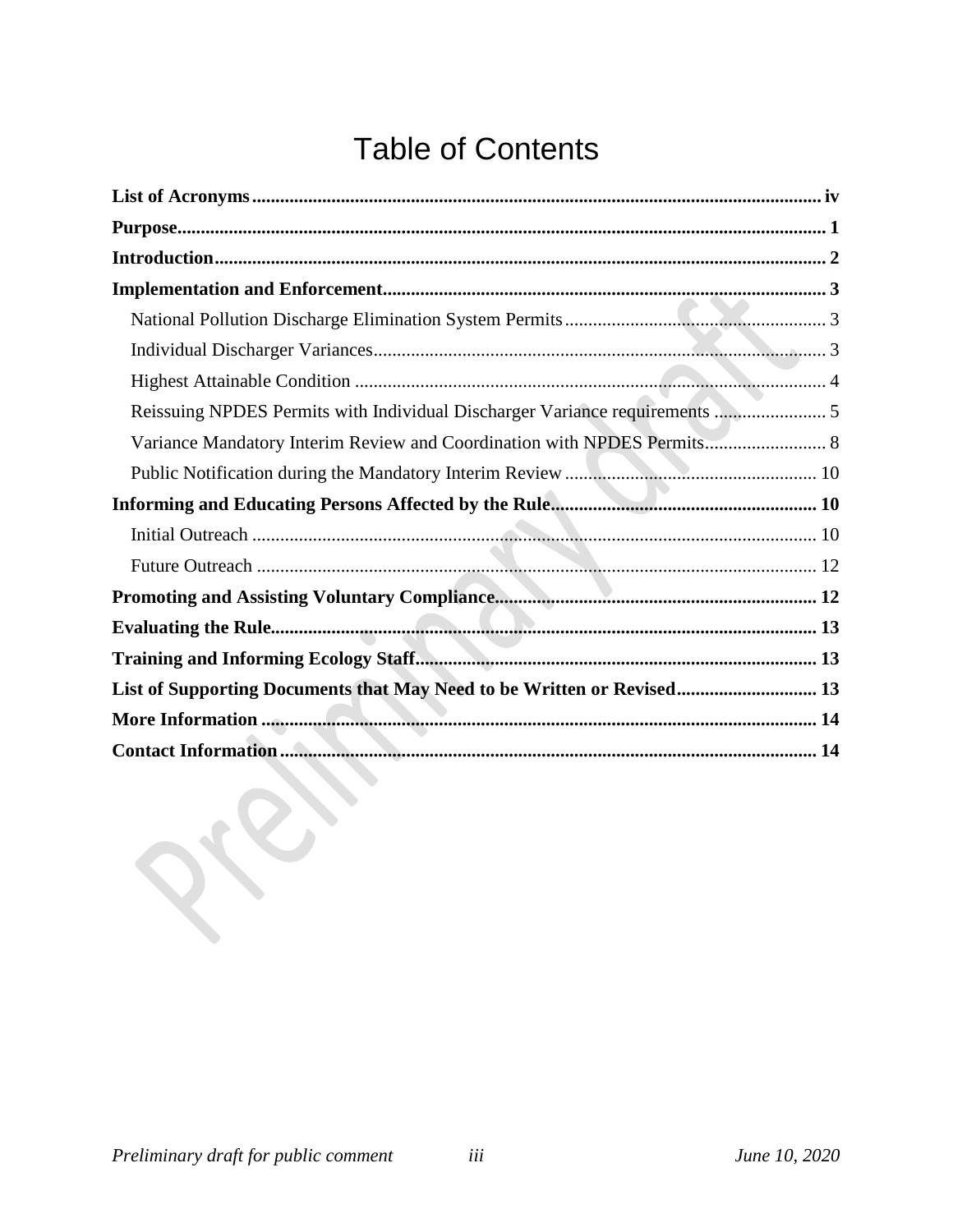# **List of Acronyms**

<span id="page-3-0"></span>

| <b>Abbreviation</b> | <b>Full Name</b>                                |  |  |  |  |
|---------------------|-------------------------------------------------|--|--|--|--|
| <b>CFR</b>          | Code of Federal Regulations                     |  |  |  |  |
| <b>CWA</b>          | Clean Water Act                                 |  |  |  |  |
| <b>EPA</b>          | <b>Environmental Protection Agency</b>          |  |  |  |  |
| <b>HAC</b>          | <b>Highest Attainable Condition</b>             |  |  |  |  |
| <b>HHC</b>          | Human Health Criteria                           |  |  |  |  |
| <b>NPDES</b>        | National Pollutant Discharge Elimination System |  |  |  |  |
| <b>PCB</b>          | Polychlorinated Biphenyl                        |  |  |  |  |
| <b>PMP</b>          | Pollutant Minimization Plan or Program          |  |  |  |  |
| <b>RCW</b>          | Revised Code of Washington                      |  |  |  |  |
| <b>TMDL</b>         | <b>Total Maximum Daily Load</b>                 |  |  |  |  |
| <b>WAC</b>          | Washington Administrative Code                  |  |  |  |  |
| <b>WQS</b>          | <b>Water Quality Standards</b>                  |  |  |  |  |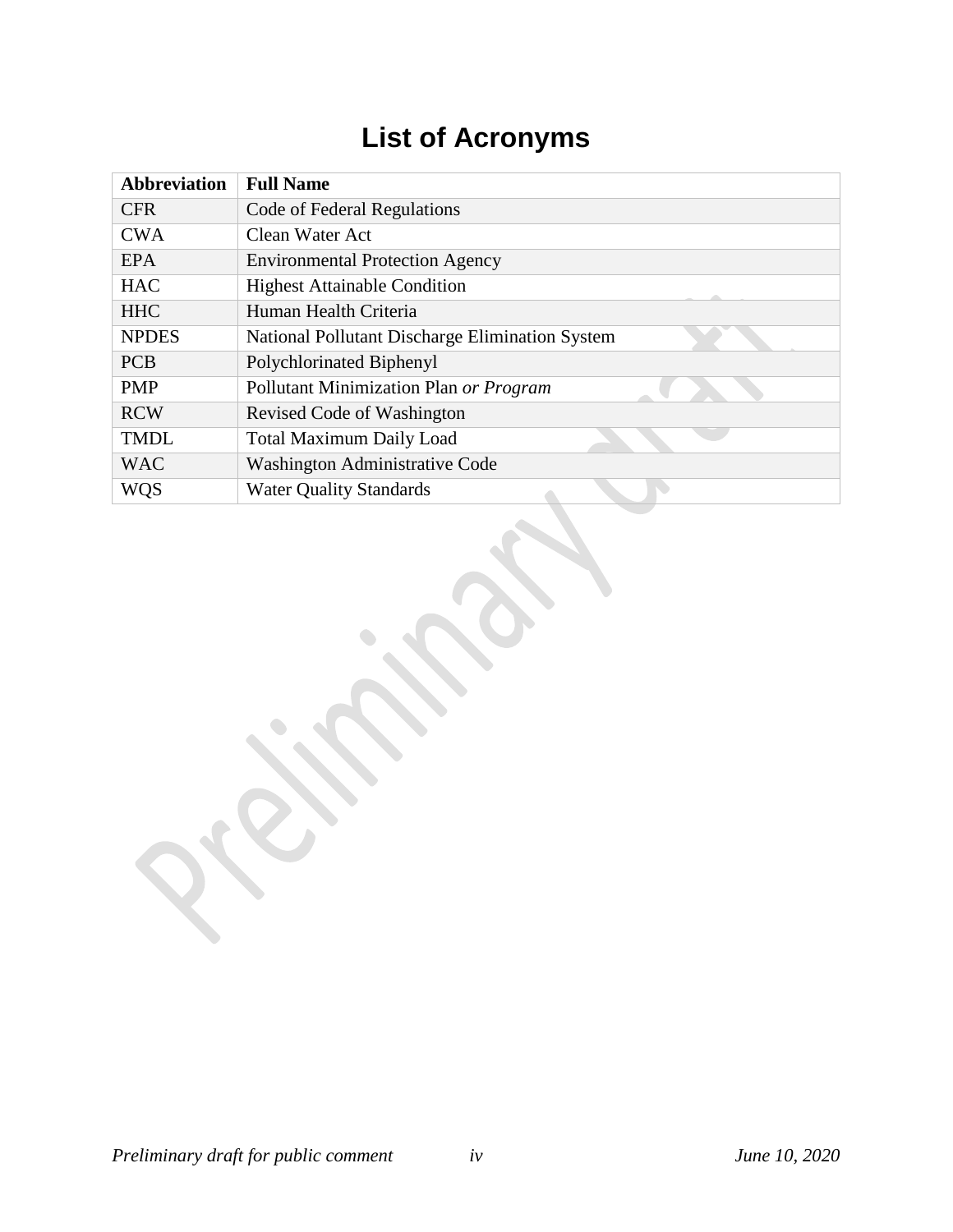## **Purpose of the preliminary draft**

<span id="page-4-0"></span>The department of Ecology is conducting an informal preliminary review on several rulemaking documents related to the PCB variance rulemaking, including the preliminary draft Implementation Plan, for the purpose of receiving informal public feedback prior to conducting a formal public review on the rulemaking. While Ecology intends to use the feedback to better inform the development of the draft rule and supporting documents, we will not formally respond to comments received.

Ecology is required to provide an Implementation Plan prior to the rule adoption phase (also known as the CR-103). However, to provide context and clarity to those reviewing the rule documents during this preliminary draft comment period, Ecology is providing this preliminary draft Rule Implementation Plan (draft Plan). Although providing a preliminary draft Plan before the rule adoption phase is beyond the rulemaking requirements, this document will help answer question the public may have and result in an improved final Plan for the anticipated rule adoption.

Ecology is requesting feedback on the preliminary draft rule and supporting documents, from June 10 through July 25, 2020. You may submit comments through our online eComment system and through the mail.

Online: [Submit online comments](http://wq.ecology.commentinput.com/?id=3VtZr)<sup>[1](#page-4-1)</sup>

Mail: Marla Koberstein

Department of Ecology Preliminary Draft Variance Comments PO Box 47696

Olympia, WA 98504-7696

## **Purpose of the Implementation Plan**

In accordance with the rulemaking requirements of the Administrative Procedures Act (RCW 34.05.328) Washington State Department of Ecology (Ecology) has developed this preliminary draft Rule Implementation Plan. The purpose of an implementation plan is to describe how the agency intends to:

- a) Implement and enforce the rule, including a description of the resources the agency intends to use
- b) Inform and educate affected persons about the rule
- c) Promote and assist voluntary compliance

<span id="page-4-1"></span><sup>1</sup> http://wq.ecology.commentinput.com/?id=3VtZr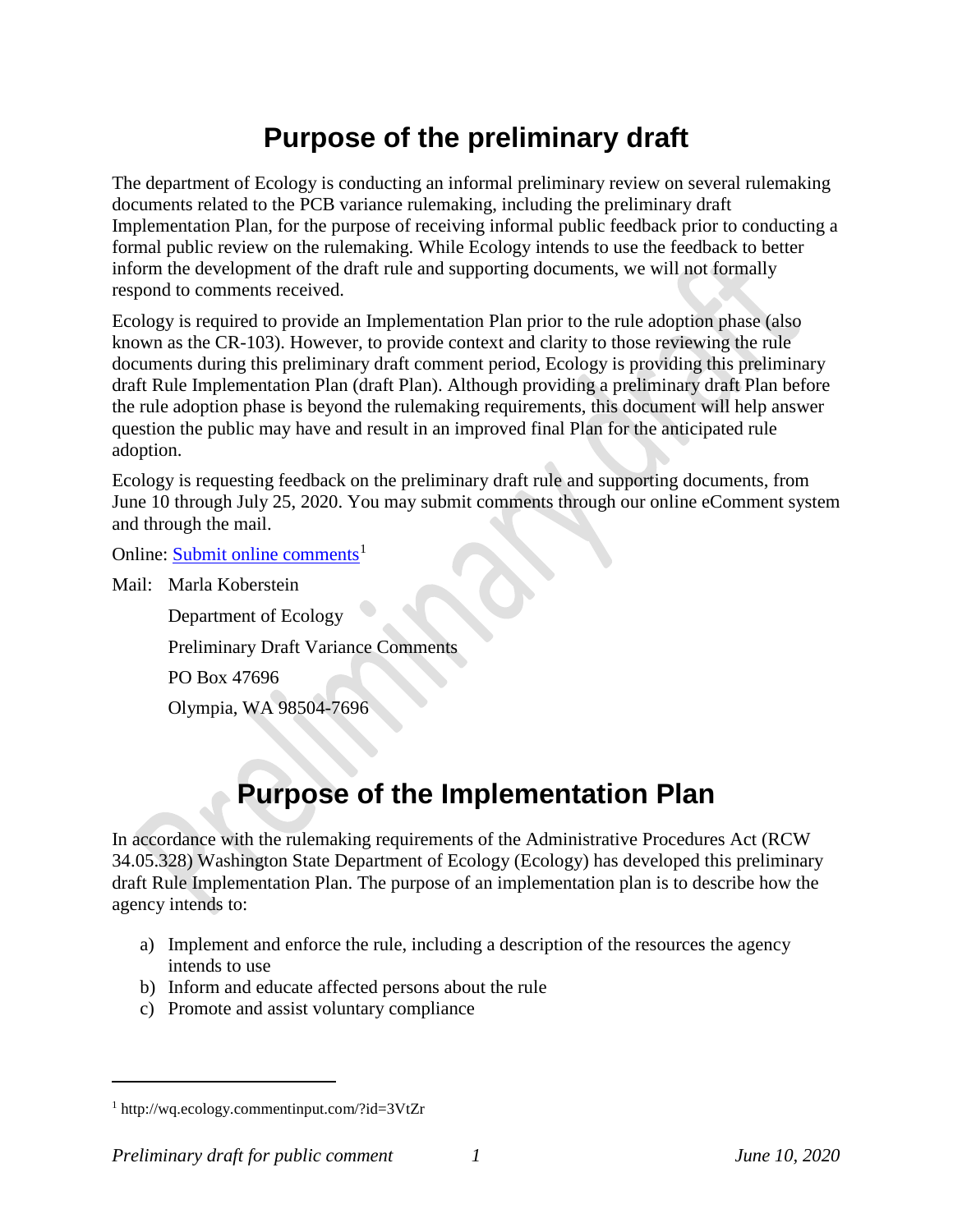<span id="page-5-0"></span>d) Evaluate whether the rule achieves the purpose for which it was adopted, including, to the maximum extent practicable, the use of interim milestones to assess progress and the use of objectively measurable outcomes

### **Introduction**

Ecology is considering amendments to Chapter 173-201A WAC Water Quality Standards for Surface Waters of the State of Washington (AO # 19-01). These amendments include the following:

- Amending WAC 173-201A-420 (Variances)
- Creating a new variance section in the water quality standards (WAC 173-201A-620 and WAC 173-201A-622)
- Adding five individual discharger variances to the State Surface Water Quality Standards in WAC 173-201A-622.

Ecology is considering adopting five individual discharger variances to the water quality standards that meet the requirements of WAC 173-201A-420 (Variance section), for polychlorinated biphenyls (PCBs) for the Spokane River, in water resource inventory areas (WRIA) 54 and 57.

We are considering this rulemaking in response to receiving completed variance applications from five National Pollutant Discharge Elimination System (NPDES) permitted dischargers to the Spokane River in April 2019:

- Liberty Lake Sewer and Water District Water Reclamation Facility (Liberty Lake)
- Kaiser Aluminum Washington LLC Trentwood (Kaiser)
- Inland Empire Paper Company (Inland Empire Paper)
- Spokane County Regional Water Reclamation Facility (Spokane County)
- City of Spokane Riverside Park Water Reclamation Facility (City of Spokane)

This draft Plan informs those who must comply with Chapter 173-201A WAC about how Ecology intends to:

- Implement and enforce the rule.
- Inform and educate persons affected by the rule.
- Promote and assist voluntary compliance for the rule.
- Evaluate the rule.
- Train and inform Ecology staff about the new or amended rule.

Also included in this preliminary draft Plan is information about:

- Preliminary supporting documents that may need to be written or revised because of the new rule or amended rule.
- Other resources where more information about the rule is available.
- Contact information for Ecology employees who can answer questions about the rule implementation.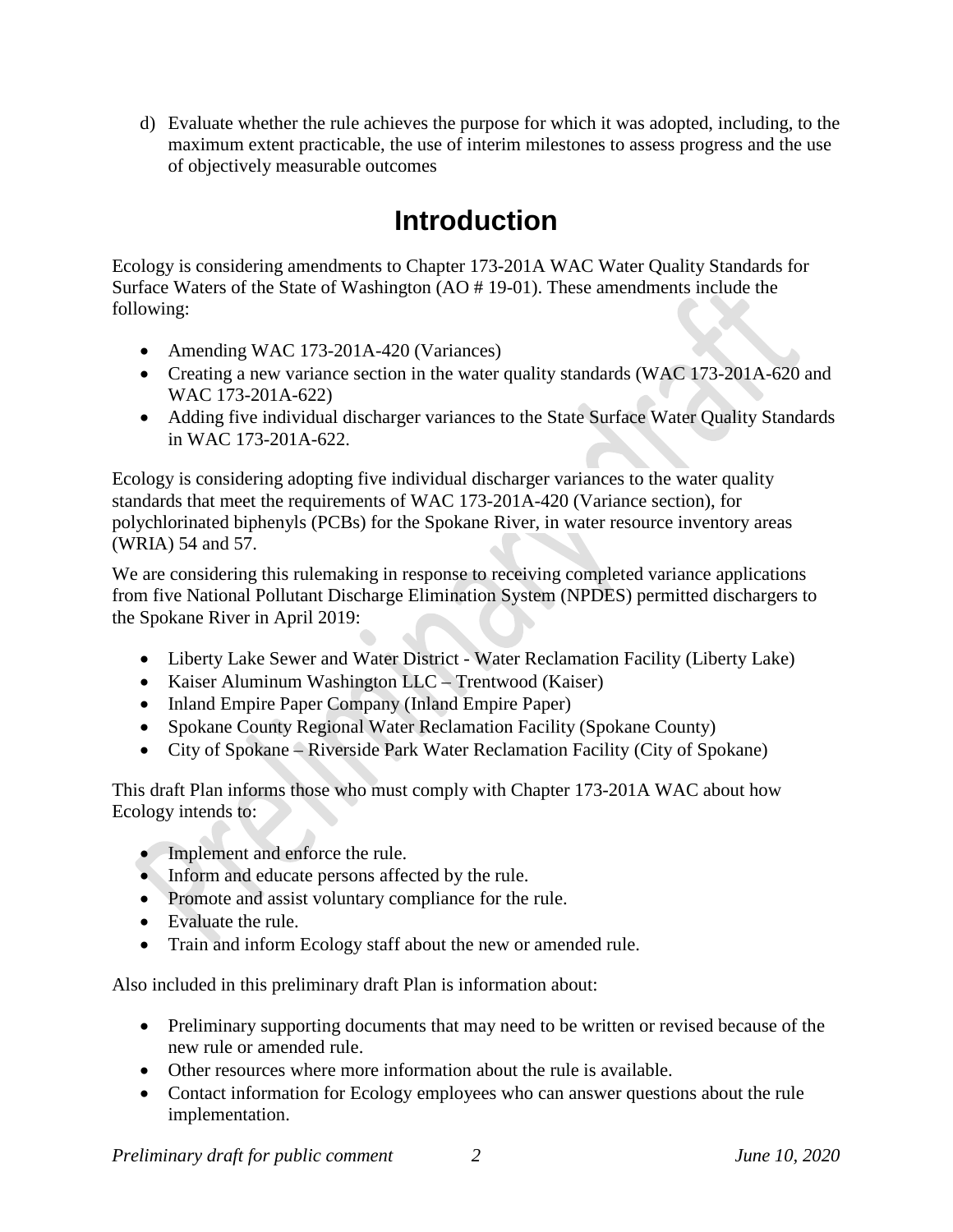## **Implementation and Enforcement**

### <span id="page-6-1"></span><span id="page-6-0"></span>**National Pollution Discharge Elimination System Permits**

A National Pollutant Discharge Elimination System (NPDES) permit is required for a discharge of wastewater to waters of the U.S (surface waters). NPDES permits are issued by Ecology. Ecology has been granted delegated authority under of the Clean Water Act to administer the NPDES program in Washington State. NPDES permits are issued for term of five years.

### <span id="page-6-2"></span>**Individual Discharger Variances**

A variance is a tool, applied in accordance with state and federal regulations<sup>[2](#page-6-3)</sup>, to modify a water quality standard for a limited time, in situations where the current water quality standard is not attainable for one or more specific reasons described under the federal regulations. A variance requires a demonstration that attaining the underlying designated use is not feasible throughout the term of the water quality standard variance because of at least one of the factors listed in 40 CFR  $131.10(g)$  or because of the restoration-related factor listed in 40 CFR  $131.14(b)(2)(i)(A)(2)$ .

If adopted by the State and approved by EPA, the variance is the applicable standard for purposes of issuing NPDES permits. An approved variance applies for the purposes of developing the NPDES permit limits. An individual discharger variance does not change the underlying designated use and water quality criteria for a particular water body. The underlying standards will continue to be used for the purposes of §303(d) of the Clean Water Act (CWA) including Washington's Water Quality Assessment<sup>[3](#page-6-4)</sup> and the development of total maximum daily loads (TMDLs).

An individual discharger variance applies to a specific discharger and to the condition of that discharger's effluent at the point that it enters the receiving water body. The variance must be developed to achieve the highest attainable condition and include a quantifiable expression of the effluent condition that reflects the greatest pollutant reduction that is achievable.

Each individual discharge variance also requires a pollutant minimization plan<sup>[4](#page-6-5)</sup> (PMP) including a description and schedule of actions that the discharger will implement to ensure progress towards the underlying water quality standard throughout the term of the variance. All actions and programs that may achieve a reduction of the pollutant in the waste stream or from other sources in the watershed must be included in the PMP.

<span id="page-6-3"></span><sup>&</sup>lt;sup>2</sup> Federal regulation regarding variances are in CFR 131.14, and the preamble the EPA 2015 rule "Water Quality" Standards Regulatory Revision." Federal Register 80:162 (Aug. 21, 2015) p. 51035; Part E. WQS Variances.

<span id="page-6-4"></span><sup>3</sup> Washington State's Water Quality Assessment meet EPA requirement to submit a Clean Water Act Sections 303(d)/305(b) Integrated Report

<span id="page-6-5"></span><sup>4</sup> Washington State Surface Water Quality Standards require a PMP for all individual discharger variances. Note that EPA rules (40 CFR 131.14) refer to the PMP requirement as a Pollution Minimization *Program*.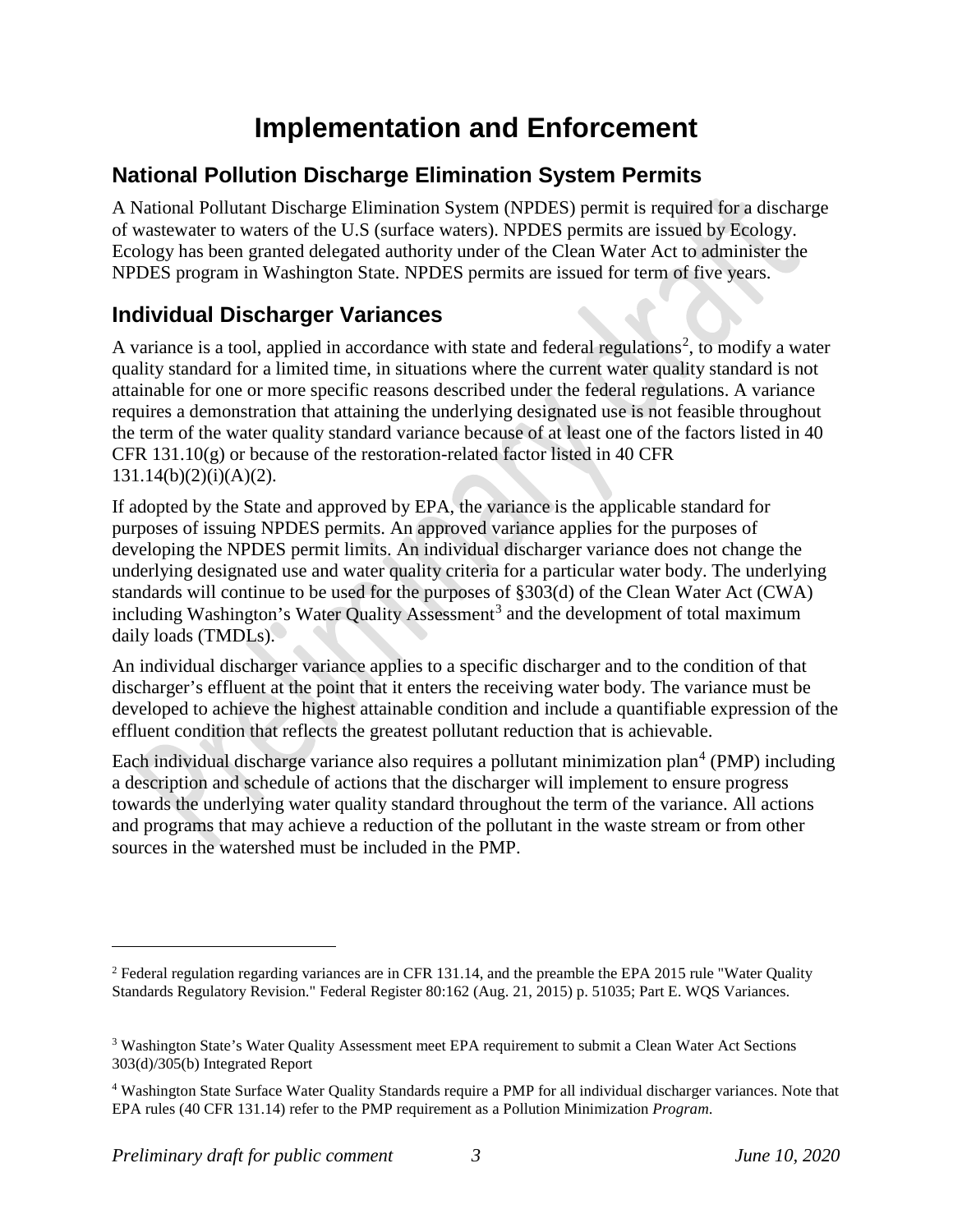### <span id="page-7-0"></span>**Highest Attainable Condition**

Each individual discharger variance includes a highest attainable condition or HAC. For discharger-specific variances based on effluent conditions, federal regulations [40 CFR  $131.14(b)(ii)(A))$ ] require that a HAC be either the highest attainable interim criterion or an interim effluent condition that reflects the greatest pollutant reduction achievable. The calculation of the interim effluent condition is detailed in the section below on reissuing permits. In addition, the interim effluent condition must be quantifiable, and the PMP must justify the term of the variance by describing the pollution control activities that the facility and the state will do to attain the best effluent condition achievable. Table 1 illustrates the components included in the HAC.

| <b>QUANTIFIABLE EFFLUENT QUALITY</b>         | POLLUTION MINIMIZATION PLAN                    |
|----------------------------------------------|------------------------------------------------|
| The highest attainable effluent condition    | 1. Planned actions that the discharger must    |
| which is expressed as a measurement of the   | take to continue pollutant reduction.          |
| pollutant at the point of discharge into the | 2. Planned actions that the state must take to |
| receiving waterbody.                         | continues pollutant reductions. <sup>5</sup>   |

These federal requirements align with state requirements in WAC 173-201A-420. The variance rule provision in WAC 173-201A-420 requires a schedule for development of an implementation PMP for the pollutant. The intent of the federal and state PMP is the same; a description and schedule of proposed actions to ensure the HAC is attained and that effluent conditions improve throughout the term of the variance.

The PMPs developed for the five dischargers each have a schedule of actions to be taken for the duration of the variance. Implementation of PMP actions are evaluated at least every 5 years and dischargers must demonstrate progress and effort towards PCB reductions. PMP actions may be adaptively modified based on readily available information during the mandatory interim review (interim review) which is required to occur at least every five years.

In each PMP, dischargers are required to collect or facilitate the collection of water samples in the Spokane River to evaluate total PCB levels. The PCB levels analyzed from water samples collected from the river will be summarized in the interim review (also known as the variance reevaluation in federal rules,  $40 \text{ CFR } 131.14(b)(1)(v)$ .

Summaries of PCB levels in the water column will be used to support state and federal rule requirements. State rule requires that sufficient water quality data be analyzed to characterize the pollutant levels in the receiving water (WAC 173-201A-420(3)(d). The data summaries will evaluate PCB levels in the river throughout the duration of the variance and will also provide information on whether this variance rule continues to be justified based on factor 3 of 40 CFR  $131.10(g)$ . Factor 3 applies when the underlying designated uses are not attained due to human caused pollution. During the interim review, the most recent data summary will determine if,

<span id="page-7-1"></span><sup>5</sup> The requirement to include state actions is described in Water Quality Standards Regulatory Revision. Federal Register 80:162 (Aug. 21, 2015) p. 51038, [https://www.federalregister.gov/d/2015-19821/p-230.](https://www.federalregister.gov/d/2015-19821/p-230)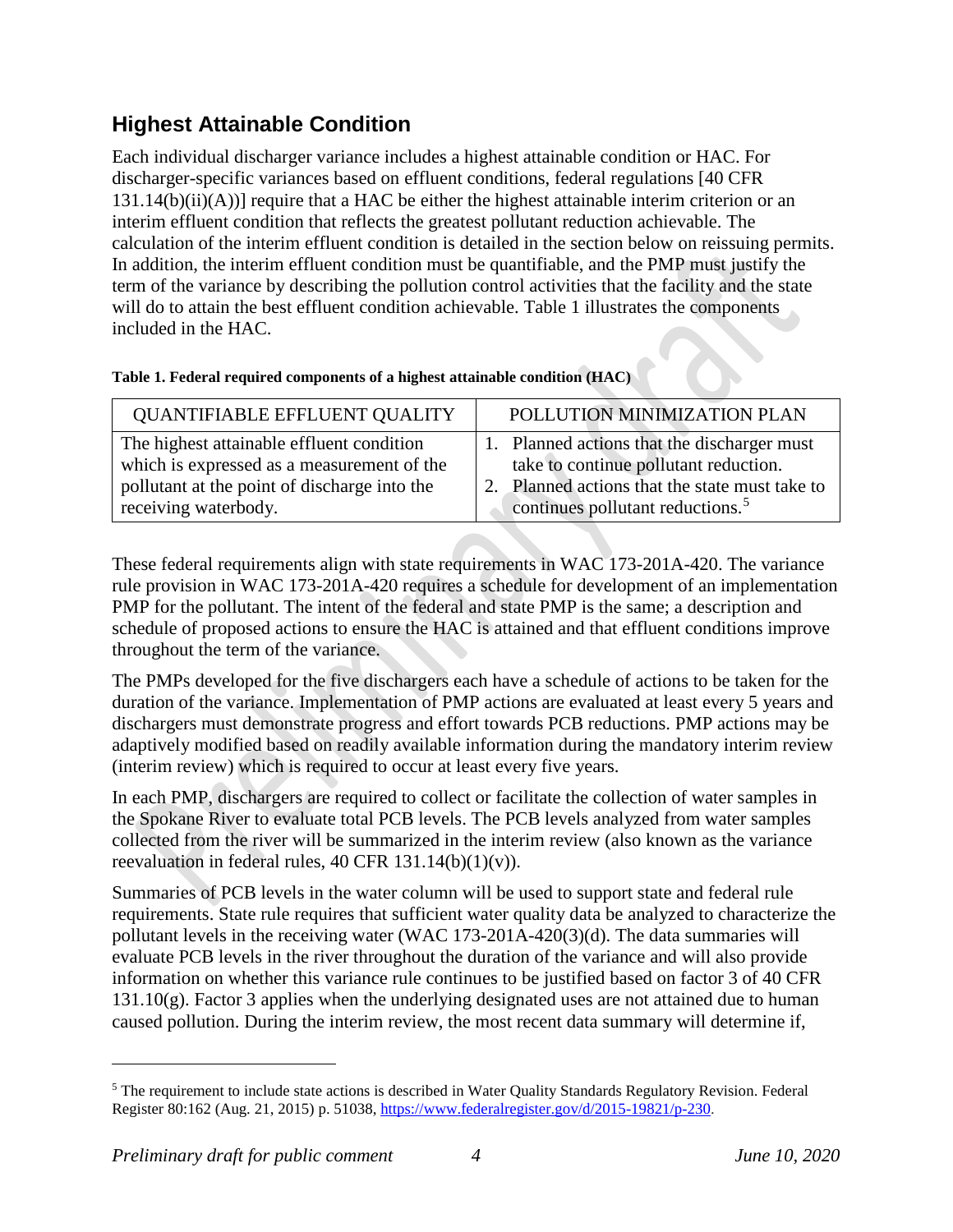based on PCB levels, the designated uses of fish harvesting and domestic water supply continue to not be attained and therefore the factor 3 basis for the variance remains justified.

During the interim review (WAC 173-201A-420(8)) of each variance, updates to the individual discharger's PMP may occur, depending on the progress and results of the implementation actions to reduce PCBs. The portion of the HAC expressed in the variance rule as a quantifiable measure of PCB will also be updated during each interim review. The update to the quantifiable measure may be more stringent than was originally placed in the rule but must not be less stringent.

Ecology will conduct a formal public review during the interim review and provide notice in the state register. We will also contact tribes, stakeholders, and subscriber to Ecology listservs related to water quality standards and permits. Ecology will submit the results of the interim review to EPA within 30 days of completion. The updated HAC requirements will be placed into the next issuance of each individual permit. Further description of the interim reviews and coordination with permit reissuance is discussed below.

#### **State Pollutant Minimization Plan**

For variances that require a PMP<sup>[6](#page-8-1)</sup>, federal regulations require the inclusion of state actions and programs that will also result in pollutant reductions in the waterbody. The State Technical Support Document<sup>[7](#page-8-2)</sup> includes a list of the programs and activities that the state is implementing as part of the PMPs included in this variance rule.

### <span id="page-8-0"></span>**Reissuing NPDES Permits with Individual Discharger Variance requirements**

The individual discharger variances in this rulemaking will be incorporated into each of the respective NPDES permits on the Spokane River. Each individual discharge variance will set a highest attainable condition based on PCB percent removal efficiency and a pollutant minimization plan for facility and state actions that will reduce PCBs to the river. The highest attainable condition for each discharger will serve as the basis for establishing permit requirements, including permit limits, PMP actions necessary to further reduce PCBs from entering the Spokane River, and required water quality monitoring for PCBs.

### **Permit limits**

 $\overline{a}$ 

Each variance includes a percent (%) removal efficiency that the installed PCB treatment is required to meet. Permit limits will incorporate the percent removal efficiency and determine the end of pipe effluent permit limit based on the following equation:

Effluent = Influent –  $[(Influent * % Removal Efficiency)/100]$ 

This effluent limit will serve as the regulatory limit for PCB discharge to the Spokane River. The influent concentration samples will be analyzed using EPA Method 1668C (or as revised) for PCB congeners. Method 1668C is a sensitive analysis method for PCB analysis but is not a

<span id="page-8-1"></span><sup>6</sup> Federal regulations require state actions to be included in the PMPs. EPA regulations only require PMPs for a HAC 3, [40 CFR.131.14 (b)(1)(ii)(A)(3)]. Washington regulations require PMPs for all individual discharge variances

<span id="page-8-2"></span><sup>7</sup> Preliminary Draft State Technical Support Document for PCB Variances on the Spokane River, Ecology.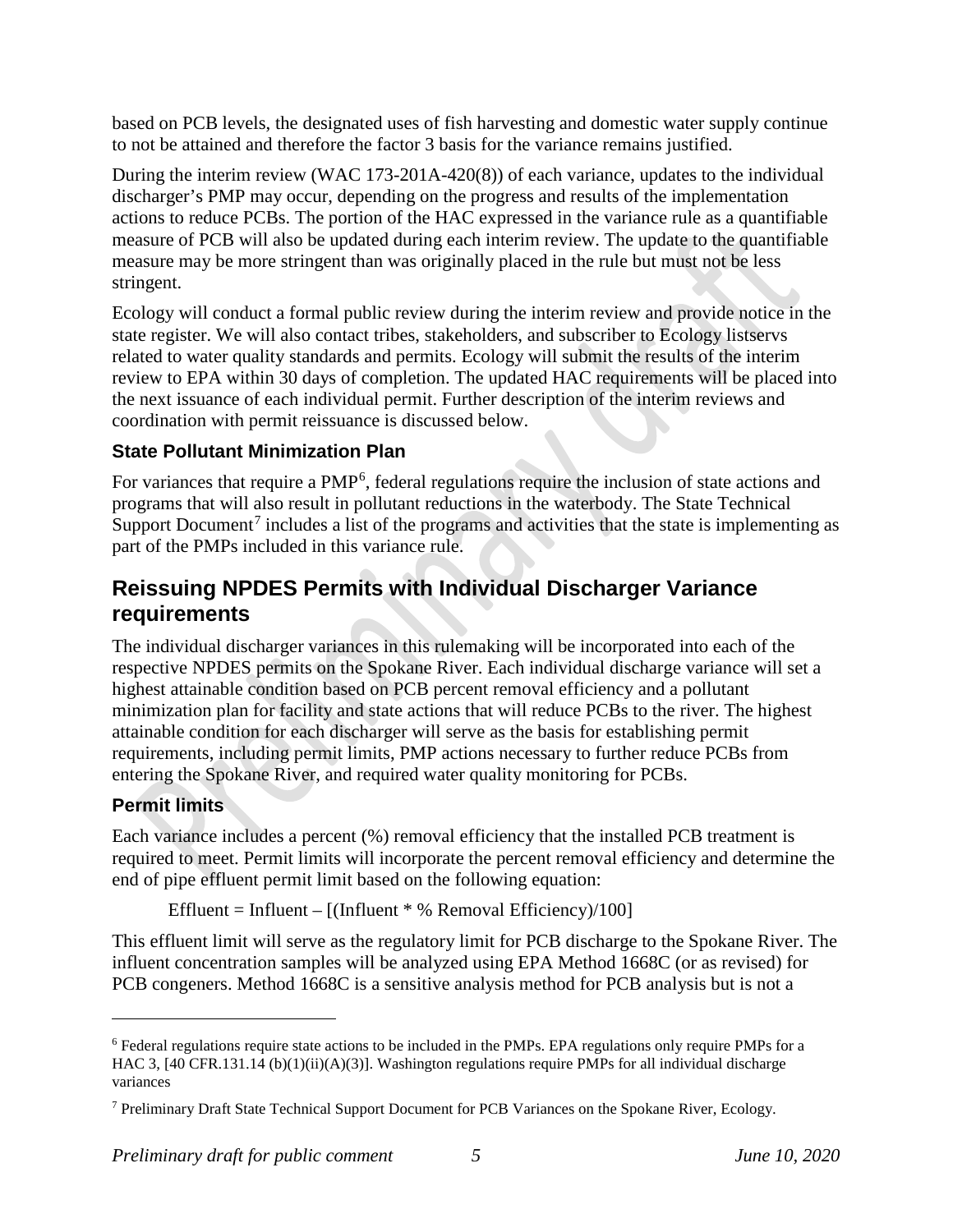currently approved analysis method for wastewater regulatory compliance. However, this sensitive analysis may be used for calculating the required PCB removal and subsequent PCB effluent limit. Effluent monitoring required to determine compliance with permit limits for endof-pipe discharge will be analyzed using EPA Method 608.3. Method 608.3 is the current PCB analysis method approved under the Clean Water Act section 304(h) and is published at 40 CFR Part 136.

Each interim review will analyze the most recent PCB data collected by the discharger and calculate and update the percent removal efficiency which is to be included in the public review of the variance. This updated percent removal efficiency, and the most recent influent data is to be used to calculate an updated PCB discharge limit to be placed in the next permit. This discharge limit will be included in the public review of the next draft permit for the given facility.

#### **Water Quality Monitoring Permit Requirements**

Water quality monitoring for PCBs will be required for both the variance (as part of the pollution minimization plan) and for compliance with NPDES permit limits. This following description and simplified diagram are provided to generally explain the location, purpose, analytical methods, and basis for requiring PCB monitoring.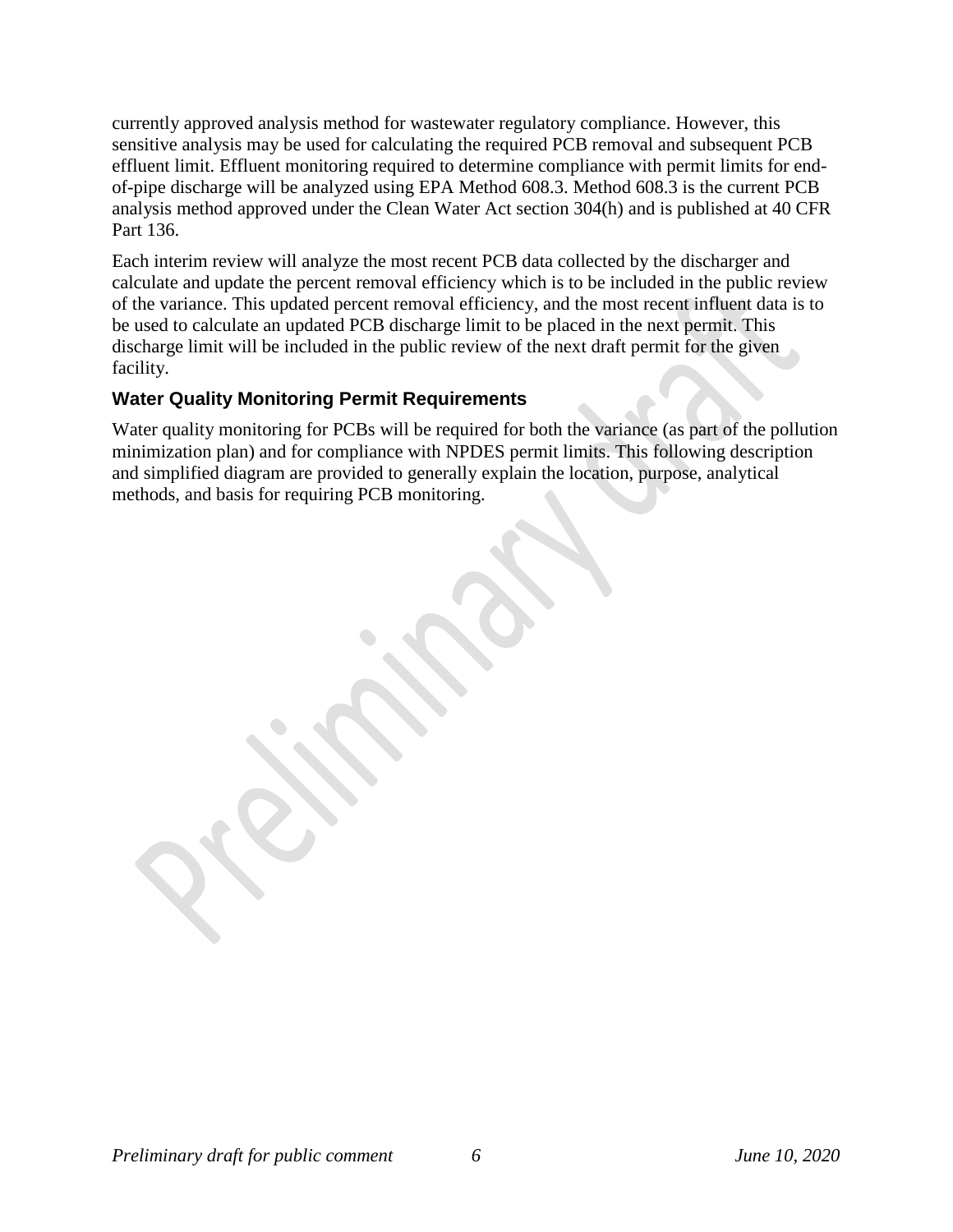

**Figure 1 Example diagram of monitoring locations at a facility**

Table 2 provides further detail of the example locations shown in figure 1. These example monitoring locations would reside as requirements in the permit based on the need to support the interim review of the variance or for compliance with permit limits at the end-of-pipe. Monitoring locations A (influent) and B (effluent) are necessary to calculate the quantifiable effluent quality improvement part of the HAC, defined in these variances as the percent removal efficiency. The calculation for the percent removal efficiency is the following equation:

Percent (%) Removal Efficiency =  $\frac{\text{Influent} - \text{effluent}}{\text{Influent}} * 100$ 

This same equation may be applied for some PMP requirements that focus on the optimization of one or more individual treatment technologies and would require monitoring within the waste stream such as monitoring location D.

Monitoring location C is the final effluent monitoring requirement for each of the NPDES permits. The location is described in each permit and acts as the compliance point for the calculated PCB discharge limit. Water quality samples at this location will be analyzed using EPA Method 608.3 in accordance with 40 CFR Part 136. For municipal dischargers monitoring locations B and C may be at the same location. For the industrial dischargers that combine treated effluent with other wastewater, monitoring location B will consist of the treated effluent, and location C is the final combined effluent.

Monitoring location E is the in-river monitoring location that is located within 300 feet of the discharge outfall. The requirement to monitoring in the river is a part of the PMP and is the responsibility of the facility. However, the monitoring may be performed in coordination with a larger river monitoring program rather than directly by the facility. PCB sample concentrations collected at this location will be summarized for each interim review to provide PCB trend information and to determine if the variance is still necessary. Data must demonstrate that the waterbody is not meeting designated uses to justify factor 3 of 40 CFR 131.10(g) and continue the use of the variance.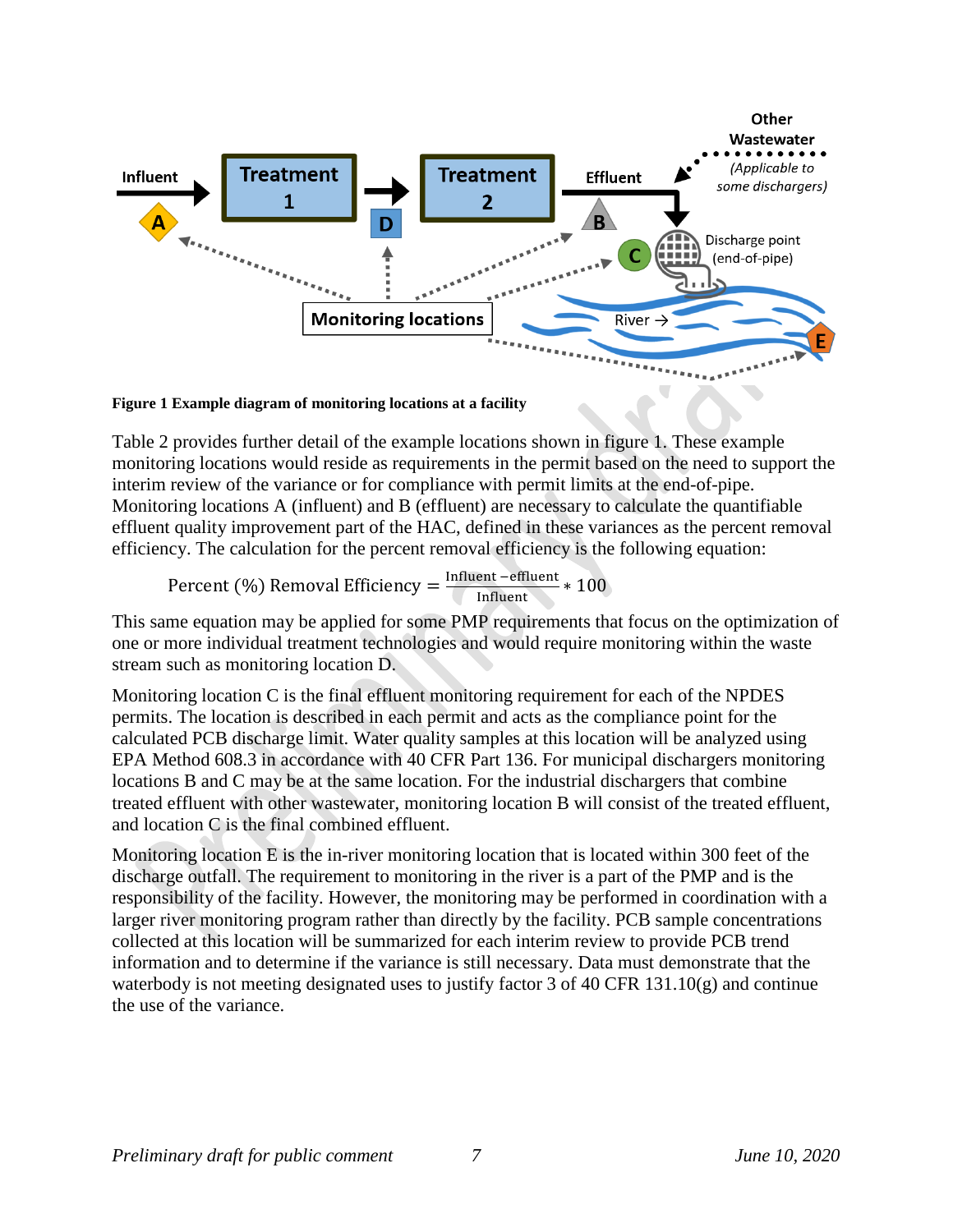| <b>Monitoring</b><br>location | <b>Location description</b>                                                                 | <b>Purpose of monitoring</b>                                                                                                                        | <b>EPA</b><br>method | <b>Basis for permit</b><br>monitoring<br>requirement |
|-------------------------------|---------------------------------------------------------------------------------------------|-----------------------------------------------------------------------------------------------------------------------------------------------------|----------------------|------------------------------------------------------|
| $\mathsf{A}$                  | At the beginning of<br>the waste-stream,<br>prior to treatment                              | To provide a background PCB<br>concentration entering the facility<br>treatment system (part of the<br>percent removal efficiency<br>determination) | 1668 (as<br>amended) | Variance PMP                                         |
| B                             | After final treatment                                                                       | To provide a PCB concentration<br>after final treatment (part of the<br>percent reduction efficiency<br>determination)                              | 1668 (as<br>amended) | Variance PMP                                         |
| $\mathcal{C}$                 | After final treatment<br>any other added<br>combined discharge to<br>discharge <sup>8</sup> | To measure compliance with permit<br>limits                                                                                                         | 608.3                | <b>NPDES</b> Permit                                  |
| D                             | After treatment 1                                                                           | To provide a PCB concentration<br>after a specific treatment to estimate<br>the efficiency of a single treatment<br>action (may be required by PMP) | 1668 (as<br>amended) | Variance PMP                                         |
| E                             | In river monitoring at<br>a location downstream<br>of facility discharge<br>location.       | To provide PCB concentrations in<br>the river for the interim mandatory<br>review                                                                   | 1668 (as<br>amended) | Variance PMP                                         |

**Table 2 Example monitoring locations for PCBs at a facility**

#### **Pollution Minimization Plan (PMP) Actions**

The PMP includes a list of PCB reduction activities as required with each individual variance. The PMP actions in the variance and the permit should be linked, given that the permit conditions are dependent on the details of the variance. Therefore, PMP actions are to be referenced or incorporated into the permit. These PMP actions will be evaluated at least every 5 years and progress will be needed for the continuance of the variance. Details of each discharger PMP are provided in the State Technical Support Document<sup>[9](#page-11-2)</sup> for this rulemaking.

### <span id="page-11-0"></span>**Variance Mandatory Interim Review and Coordination with NPDES Permits**

In accordance with WAC 173-201A-420, the variance mandatory interim review (interim review) must be coordinated with permit reissuance. The review may need to begin up to 2 years prior to development of the next draft permit in order to allow time to assess all available data and information and complete interim review documentation and the public review process.

<span id="page-11-1"></span><sup>8</sup> For industrial dischargers, this is the final effluent after treated effluent combined with any once through noncontact cooling water or excess groundwater.

<span id="page-11-2"></span><sup>&</sup>lt;sup>9</sup> Preliminary Draft State Technical Support Document for PCB Variances on the Spokane River, Ecology.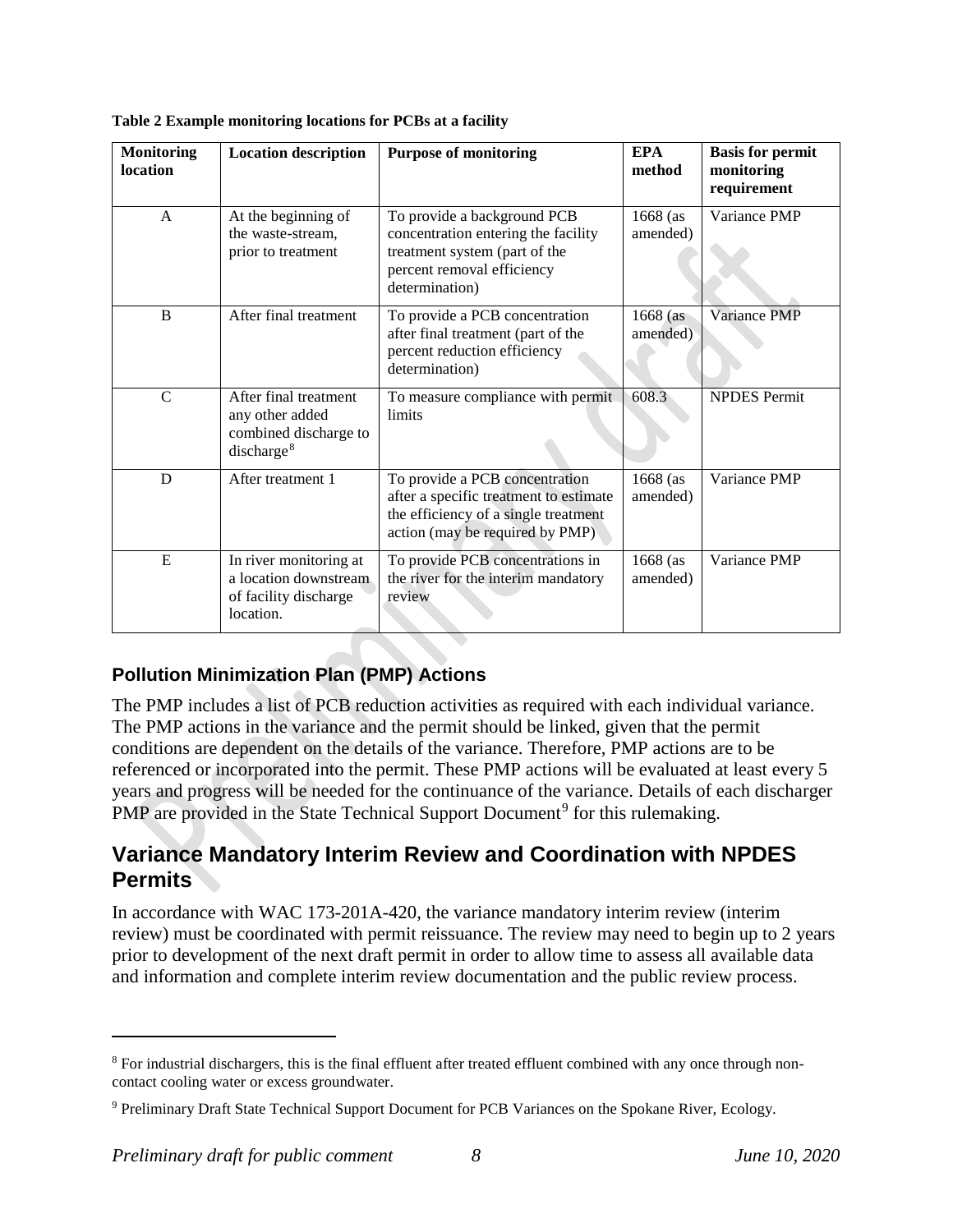

#### **Figure 2 Timeline of the first permit cycle and variance mandatory interim review**

The data and information to support an interim review process will come from both Ecology and the discharger. Ecology will provide the information on state programs that support the PMP. The discharger will submit, in accordance with their permit requirements, updates on the PMP activities for which the facility is responsible, as well as updated data to assess the percent PCB removal efficiency.

Modifications to the individual discharger variances during the interim review will be coordinated with the ensuing updates to each discharger's NPDES permit. The results of the interim review, updated HAC (PMP and percent removal efficiency) will support the draft permit preparation with revised permit requirements.

The results of the variance interim review process, including any improvements to the HAC will be incorporated into the draft permit. The variance HAC includes information that serves as the basis for developing effluent limits and pollutant reduction actions required by the permit.

The interim review of the variances may result in changes to the discharger's HACs and therefore must coincide with or be performed prior to development of the next draft permit. The public review process for the variance interim review is separate from the permit process and will likely occur prior to the draft permit development. However, if necessary, the public review of both the interim variance review and the permit renewal may coincide.

The public appeal provisions of the permit may address the conditions in the permit that are related to the variance. This successive public process allows for reevaluation of the variances and updated HACs prior to the permit reissuances, including an appeal provision for the updated HAC requirements through the public permit reviews.

The first interim review will have less data available to evaluate the variance and HAC than in later reviews. As shown in figure 2, only two to three years of data may have been collected and reported by the discharger as required in the first permit cycle. Due to the need to begin the interim review 2 years prior to the next 5-year draft permit, fewer data available to begin the interim review process. However, future cycles will be based on five years of data; years four and five of the previous permit cycle, and years one through three of the current permit cycle.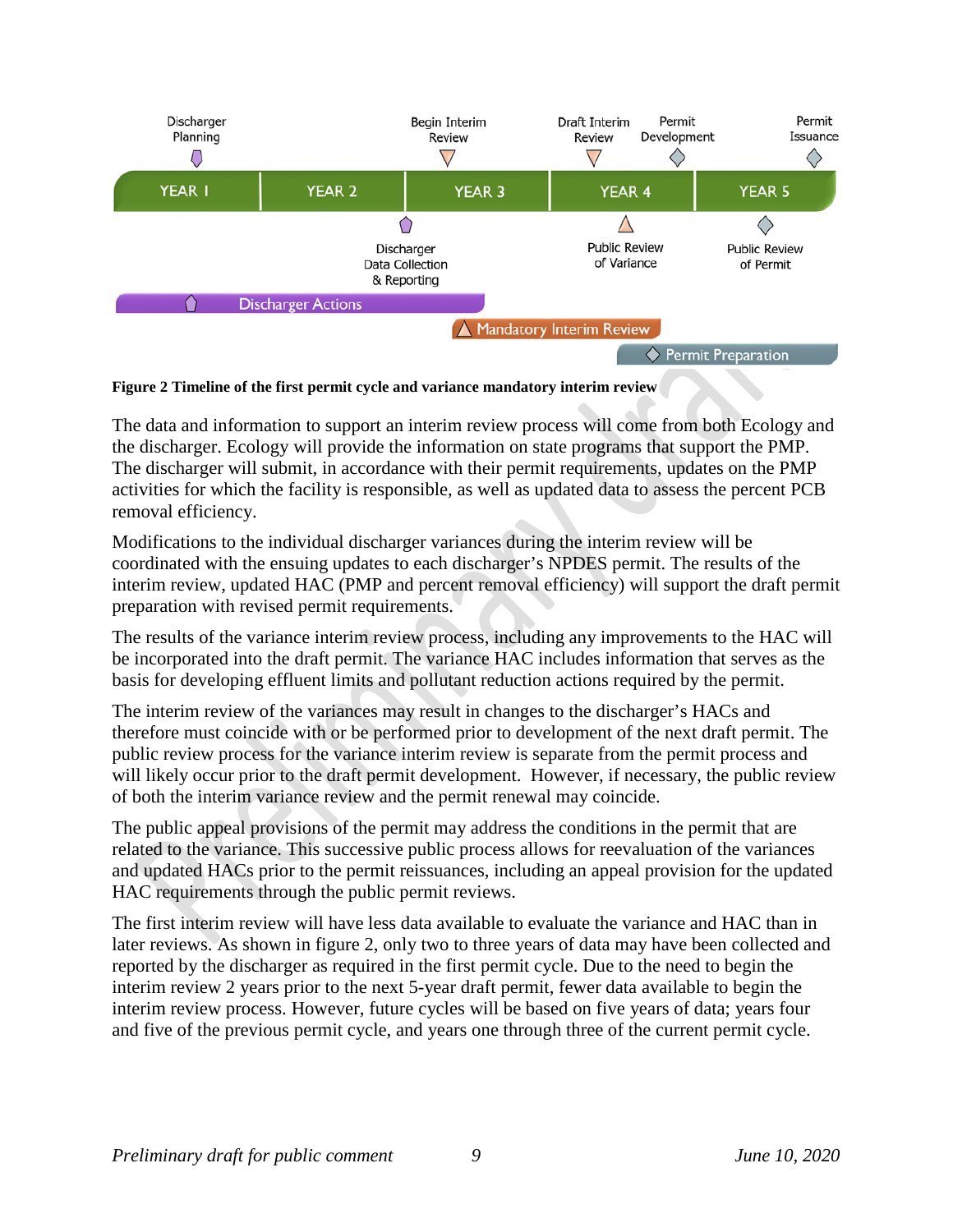### <span id="page-13-0"></span>**Public Notification during the Mandatory Interim Review**

The mandatory interim review will be focused on the discharger's compliance with permit conditions that are required by the variance as well as an evaluation of whether the variance is still necessary. The public notification process will consist of a notification in the state register and a public comment period. After consideration of public comments, Ecology will submit the mandatory interim review to the Environmental Protection Agency within 30 days after completion of the review as required by the 40 CFR 131.14. The public appeal opportunity for the application of the variance will occur through the permit reissuance public review and appeal process.

# <span id="page-13-1"></span>**Informing and Educating Persons Affected by the Rule**

### <span id="page-13-2"></span>**Initial Outreach**

During the State Code Reviser (CR) 101 phase of this rulemaking, we reached out to entities through email, water quality listservs, websites, and in-person and webinar meetings.

On June 12, 2019, Ecology issued an Environmental Impact Scoping notice for the purpose of gathering feedback on the evaluation of environmental risks associated with issuing individual discharger variances on the Spokane River.

We received 99 submissions during the scoping period that included the following stakeholders:

- Spokane Riverkeepers
- Puget Sound Riverkeepers
- Kalispel Tribe
- Concerned Citizens
- Spokane Falls Trout Unlimited
- The Lands Council
- Kaiser Aluminum
- Spokane Tribe
- Sierra Club
- Friends of Grays Harbor
- Responsible Growth \* of Washington

We hosted the following workshops on variances:

- November 14, 2019 Workshop on Variances for PCBs in the Spokane River
- April 8, 2020 Workshop on Variances for PCBs in the Spokane River
- April 23, 2020 Workshop on Variances for PCBs in the Spokane River

### **Small Business Participation (Business or association names)**

Under state Administrative Procedures Act we are required to identify businesses that participated in our outreach activities. The following businesses, associations, and organizations participated in these three events.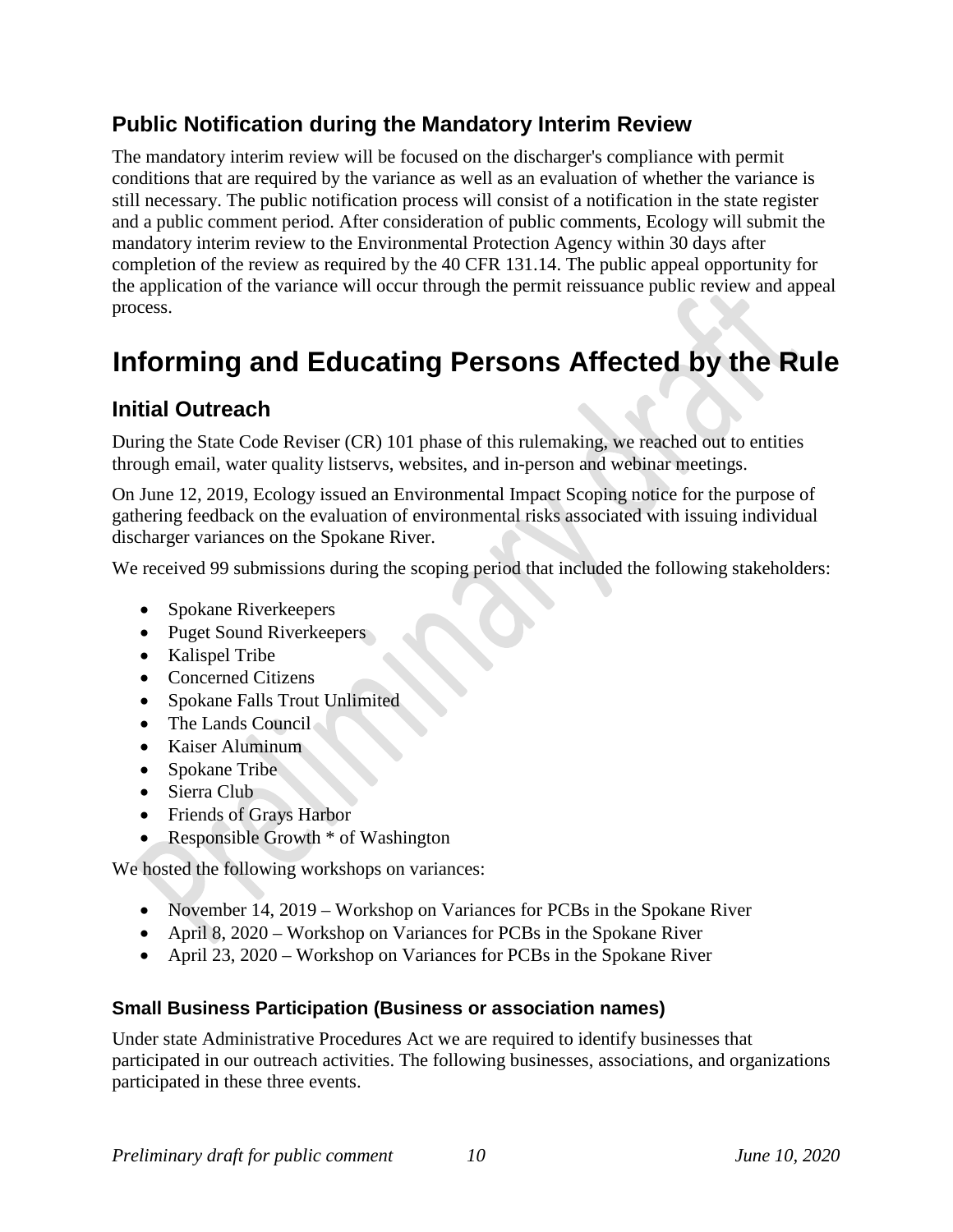- Avista
- Centurywest Engineering
- Dally Environmental
- Environmental Chemical Solutions
- Esvelt Environmental Engineers
- Foster Garvey
- GeoEngineers
- Hart Crowser
- Inland Empire Paper Company
- Jacobs Engineering
- JUB Engineers, Inc.
- Kaiser Aluminum
- KEA
- Lake Spokane Association
- Landau Associates
- Northwest Public Power Association
- Perkins Coie
- Puget Soundkeeper Alliance
- Schnitzer Steel
- Sierra Club
- Spokesman Review
- The Inlander
- The Lands Council
- Tupper Mack Wells Law Firm
- Varelin
- Windward Environmental

#### **Local, State, and Federal Government and Tribal Participation**

- Washington Department of Health
- City of Vancouver
- King County
- Washington Department of Natural Resources
- Alaska Department of Environmental Conservation
- Idaho Department of Environmental Quality
- City of Spokane
- Seattle Attorney's Office
- Hayden Area Regional Sewer Board
- Spokane County
- City of Seattle
- Spokane Tribe of Indians
- Liberty Lake Water Reclamation Facility
- Environmental Protection Agency, Region 10
- City of Palouse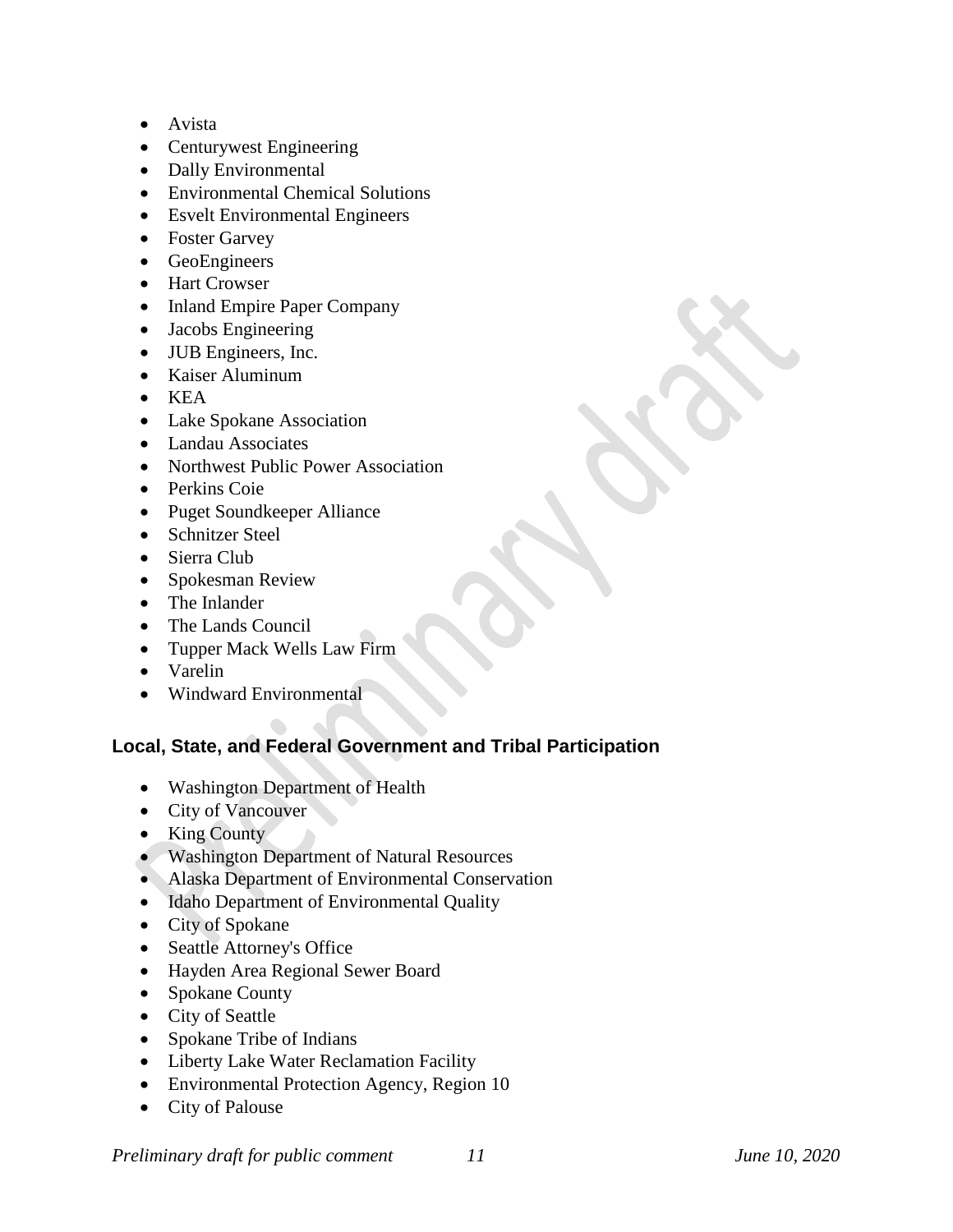- City of Post Falls
- Liberty Lake Sewer and Water District
- Kalispel Tribe

### <span id="page-15-0"></span>**Future Outreach**

If Ecology moves forward with a rule proposal (CR-102), we anticipate holding multiple public hearings as online webinars or in-person meetings. However, as of the finalization of this preliminary draft state guidance on the COVID-19 pandemic does not provide for in-person hearings. Public hearings would consist of a presentation of the rulemaking information, including a summary of each proposed variance. We would then accept formal testimony on the proposed variance rule. Ecology formally responds to all comments received during the CR-102 phase and those are included in a concise Explanatory Statement required for rule adoption.

If a rule is adopted, we intend to inform and educate those affected by the rule by continuing to meet with interested stakeholders, tribes, and individual dischargers on the Spokane River. The PMPs would require regular reporting of activities and progress throughout the duration of the variance. Ecology will continue to answer questions regarding these activities and progress with PCB reductions to the river.

<span id="page-15-1"></span>Mandatory Interim Reviews of the individual variances would occur at least every 5 years where public input and comment will be received (see Mandatory Interim Review discussion above).

# **Promoting and Assisting Voluntary Compliance**

The individual discharger variances for the Spokane River were requested through applications by the dischargers. In response to receiving the applications, Ecology initiated the rulemaking process. The dischargers requesting variances will be required to comply with the requirements of the variance rule, this includes implementing their individual pollutant minimization plan and technology evaluation requirements. Failure to follow the requirements of a variance could lead to the termination of the variance for the individual discharger. Progress will be evaluated at least every 5 years consistent with the mandatory interim review.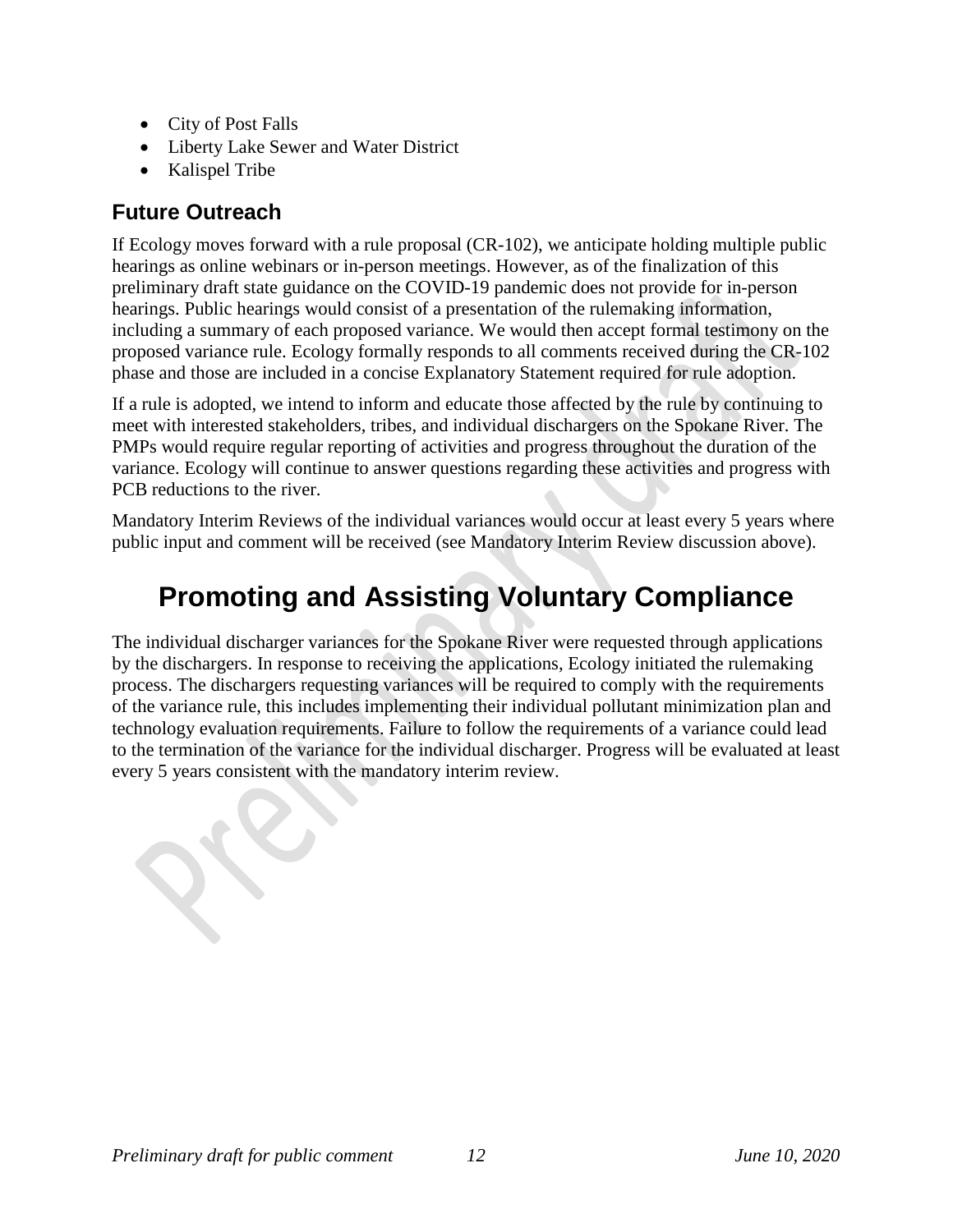# **Evaluating the Rule**

<span id="page-16-0"></span>Ecology would conduct a mandatory interim review for each individual discharger variance no longer than five years after adoption of the variance, and within every five years thereafter. The interim review will be aligned with the reissuance or modification of the permits. The results from the interim review of the variance rule would be sent to EPA with 30 days after completion of the review. The review would follow WAC 173-201A-420(8)(a) and CFR 131.14.

# **Training and Informing Ecology Staff**

<span id="page-16-1"></span>Outreach to Ecology permit writers, staff, and management involved with water quality regulation would be achieved through meetings, email communication, written guidance, and one-to-one communication. Permit writers that would be implementing the individual discharger variances into future NPDES permit have been an integral part of this rule development, including reviewing the rule language and implementation considerations.

EPA is required to review and approve new rule language before use for CWA actions. Ecology would also notify Ecology staff after EPA has finished its Clean Water Act (CWA) review of the adopted standards.

Ecology water quality standards staff would be responsible for completing the mandatory interim review. They would do this work in close coordination with individual facility permit managers. Individual facility permit managers would be responsible for incorporating initial and updated variance requirements into individual permits at the time of reissuance or as part of a permit modification.

Additional training on implementation of the revised water quality standards would be provided to Ecology staff upon request.

### <span id="page-16-2"></span>**List of Supporting Documents that May Need to be Written or Revised**

The final adoption of individual discharger variances would require NPDES permits to be updated for each discharger included in the rulemaking. Furthermore, the permits listed below would be subject to change depending on the results from the mandatory interim reviews. The discharger permits included in this rule are:

- Kaiser Aluminum (Permit No. WA0000892)
- Liberty Lake Sewer & Water District (Permit No. WA0045144)
- Inland Empire Paper Co (Permit No. WA0000825)
- City of Spokane Riverside Park Water Reclamation Facility and Combined Sewer Overflows (Permit No. WA0024473)
- Spokane County Regional Water Reclamation Facility (Permit No. WA0093317)